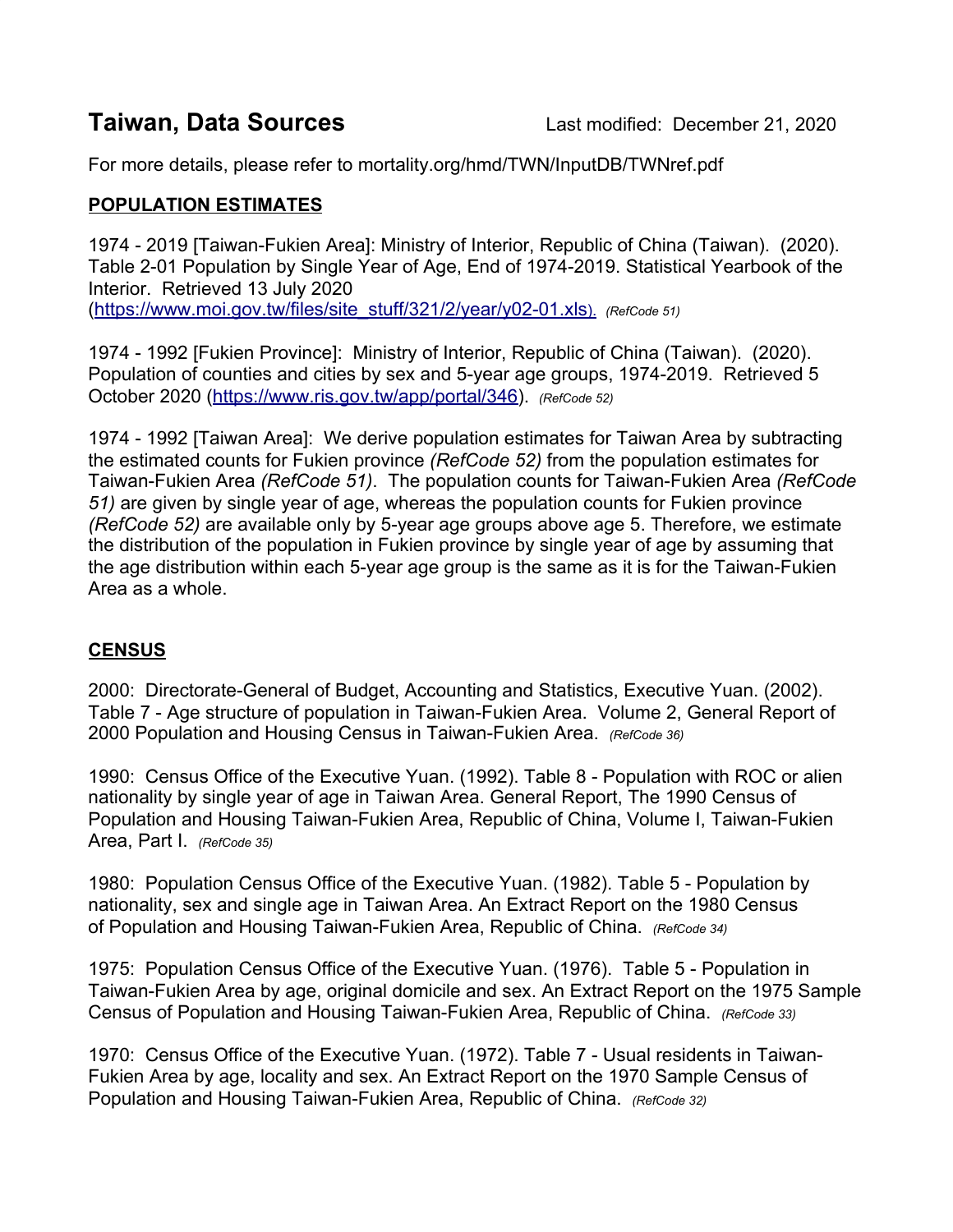1966: Taiwan Census Bureau. Table 9 - Usual residents by age, nativity and sex. An Extract Report on the 1966 Population and Housing Censuses of Taiwan Province and Fukien Off-shore Islands of the Republic of China. *(RefCode 31)*

1956: Taiwan Census Bureau. Table 5 - Population by age, citizenship and sex. China Household Population Census Report, Volume I. Population Census Summary Statistics 1956. *(RefCode 30)*

## **BIRTHS**

1992 - 2019: Ministry of Interior, Republic of China (Taiwan). (2020). Table 7: Births by sex and parity, statistics by date of occurrence, 1987-2019. Accessed September 6, 2020 (<https://www.ris.gov.tw/app/portal/346>). *(RefCode 4)*

1974 - 1991: Ministry of Interior, Republic of China, Taipei, Taiwan, China. (1975-1993). Table - Live births by age of mother and sex of the child (1974-1992). Taiwan-Fukien Demographic Fact Book Republic of China (1974-1992). *(RefCode3)*

1949 - 1973: Ministry of Interior, Republic of China, Taiwan, China. (1973, 1974, 1975). Table 13 - Live births by sex and age of the parents 1949-1973. 1972, 1973, 1974 Taiwan Demographic Fact Book Republic of China. *(RefCode2)*

1944 - 1948: Unavailable.

1906 - 1943: Ministry of Interior, Republic of China, Taiwan. (1946). Table 79 - Births by sex and status in the past years 1906-1943. Taiwan Administrative Office of Statistics. *(RefCode1)*

### **DEATHS**

1992 - 2019: Ministry of Interior, Republic of China (Taiwan). (2020). Table 2-05-1: Deaths by age (data based on date of occurrence), 1992-2019. Statistical Yearbook of the Interior. Retrieved 13 July 2020 ([https://www.moi.gov.tw/files/site\\_stuff/321/2/year/y02-05-1.xls](https://www.moi.gov.tw/files/site_stuff/321/2/year/y02-05-1.xls)). *(RefCode 16)*

2011 - 2014 [Deaths at age 0 by sex and Lexis triangle]: Taiwan demographic fact book, Republic of China. *(RefCode 17)*

1992 - 2010 [Deaths at age 0 by sex and Lexis triangle]: Ministry of Interior, Republic of China, Taiwan, China. (1993, 1994,...2010). Table - Deaths by sex and single year of age for hsiens and cities of Taiwan-Fukien. *(RefCode 15)*

1979 - 1991: Ministry of Interior, Republic of China, Taiwan, China. (1980, 1981,...1992). Table - Deaths by sex, single and quinquennial years of age for cities and counties of Taiwan Area (1979-1991). 1980, 1981,...1992 Taiwan-Fukien Demographic Fact Book Republic of China. *(RefCode 14)*

1975 - 1978: Department of Health, Republic of China. Taipei, Taiwan, China. *(RefCode 13)*

1974: Ministry of Interior, Republic of China, Taiwan, China. (1975). Table 25 - Number of deaths and death rates per thousand population by age, sex and type of administrative district